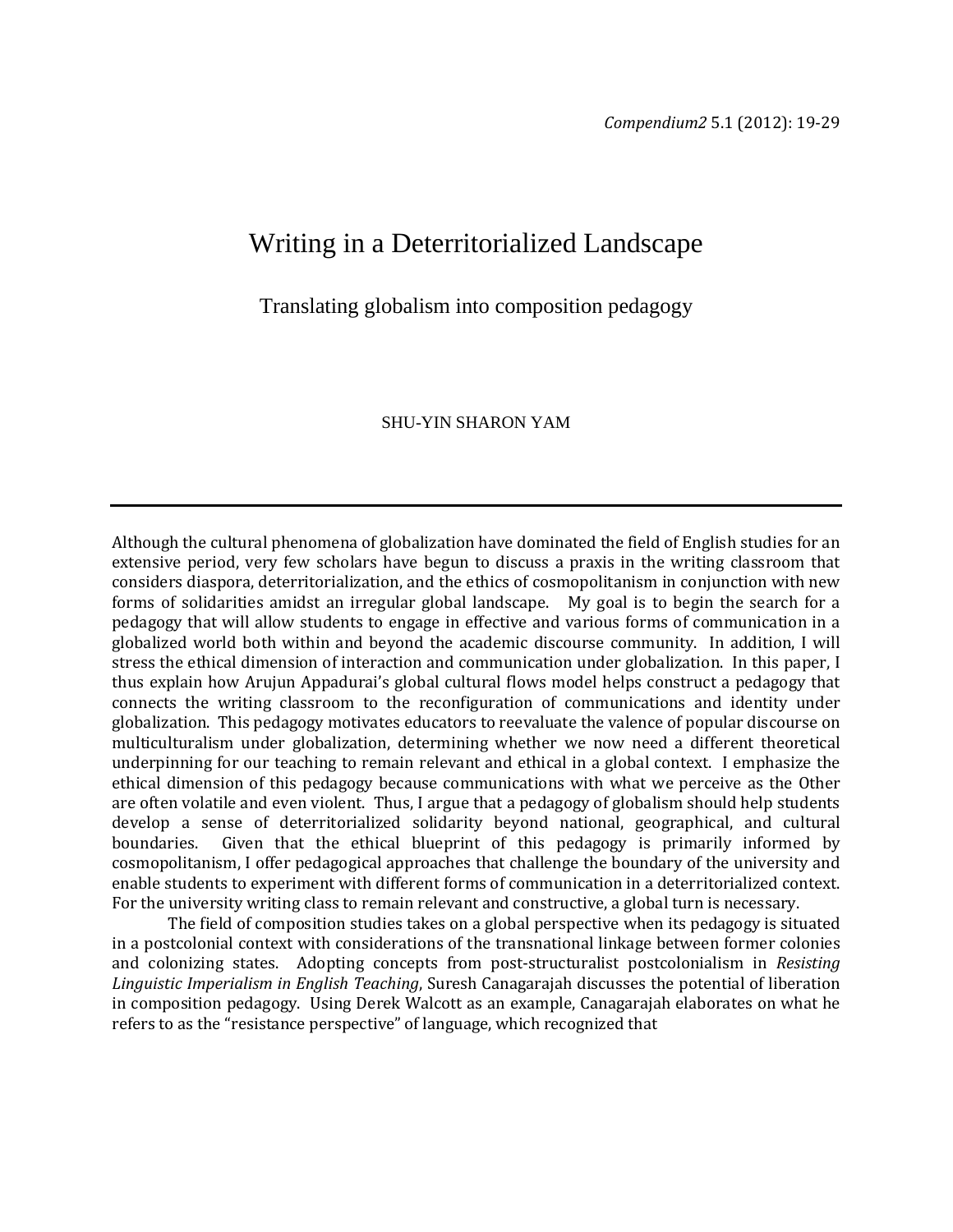The creative tension between the languages can also bring forth new discourses…The fact that such productive interactions are possible demonstrates that our consciousness is able to accommodate more than one language or culture, just as our languages can accommodate alien grammars and discourses. (1-2)

As Canagarajah characterizes it, the resistance perspective offers to liberate writers from the periphery as they appropriate and reinvent the language and discourse of their colonizers in the center. However, as Aihwa Ong reminds us, the framework of the center-periphery model is no longer sufficient in explaining "the links between transnational migration and political struggles" because it focuses narrowly on the exploitative relationship between the Global North and the Global South, the oppressor and the oppressed (9). She argues that under globalization, concepts and institutions continually acquire new meanings in a local context. Therefore, the binary, polarizing opposition should be reworked into a network where people receive the multidirectional cultural influences for which a center-periphery model does not account. For pedagogy to help students conceptualize a globalized world beyond the classroom, we first need to rework our perception from binary oppositions to a more fluid global landscape.

Although rarely discussed in the field of composition pedagogy, Edward Said's work presents us with insights into a pedagogy of globalism, as it provides an argument about writing from an exilic and deterritorialized perspective. Said's limitation, however, is similar to Canagarajah's: both of them rely heavily on the center-periphery model that I argue is inadequate under the new global cultural economy. As a result, I will be using Said's work only as a springboard to begin conceptualizing a more global composition pedagogy. This pedagogy can help students grasp what writing means from a perspective that deemphasizes a rigid sense of attachment to a single identity or position—a perspective necessary under globalization.

 In *Culture and Imperialism*, his so-called "exile's book" (xxx), Said confirms that his positionality as an exile stems from his personal experience. "Ever since I can remember," he writes,

> I have felt that I belonged to both worlds, without being completely of either one or the other. During my lifetime, however, the parts of the Arab world I was most attached to either have changed utterly by civil upheavals and war, or *have simply ceased to exist*. And for long periods of time I have been an outsider in the United States, particularly when it went to war against, and was deeply opposed to the (far from perfect) cultures and societies of the Arab world. (xxx, emphasis added)

Said's position is akin to that of a diasporic subject whose imaginary homeland no longer exists. Here, the notions of exile and diaspora are blurred because exile in its original sense entails the existence of a homeland and the possibility of return. In other words, although Said claims that his work is that of an exile, it can also be interpreted as one written from a more broadly diasporic position. Yet Said implies that his exilic position has benefited his writing, explaining that "belonging as it were, to both sides of the imperial divide enables you to understand them more easily…Perhaps all this has stimulated the kinds of interests and interpretations ventured here, but these circumstances certainly made it possible for me to feel as if I belonged to more than one history and more than one group" (xxx-xxxi). In other words, Said suggests that his deviance from the traditional sense of attachment and loyalty to a singular culture has motivated his conception of "contrapuntal reading," and argues that "In reading a text, one must open it out both to what went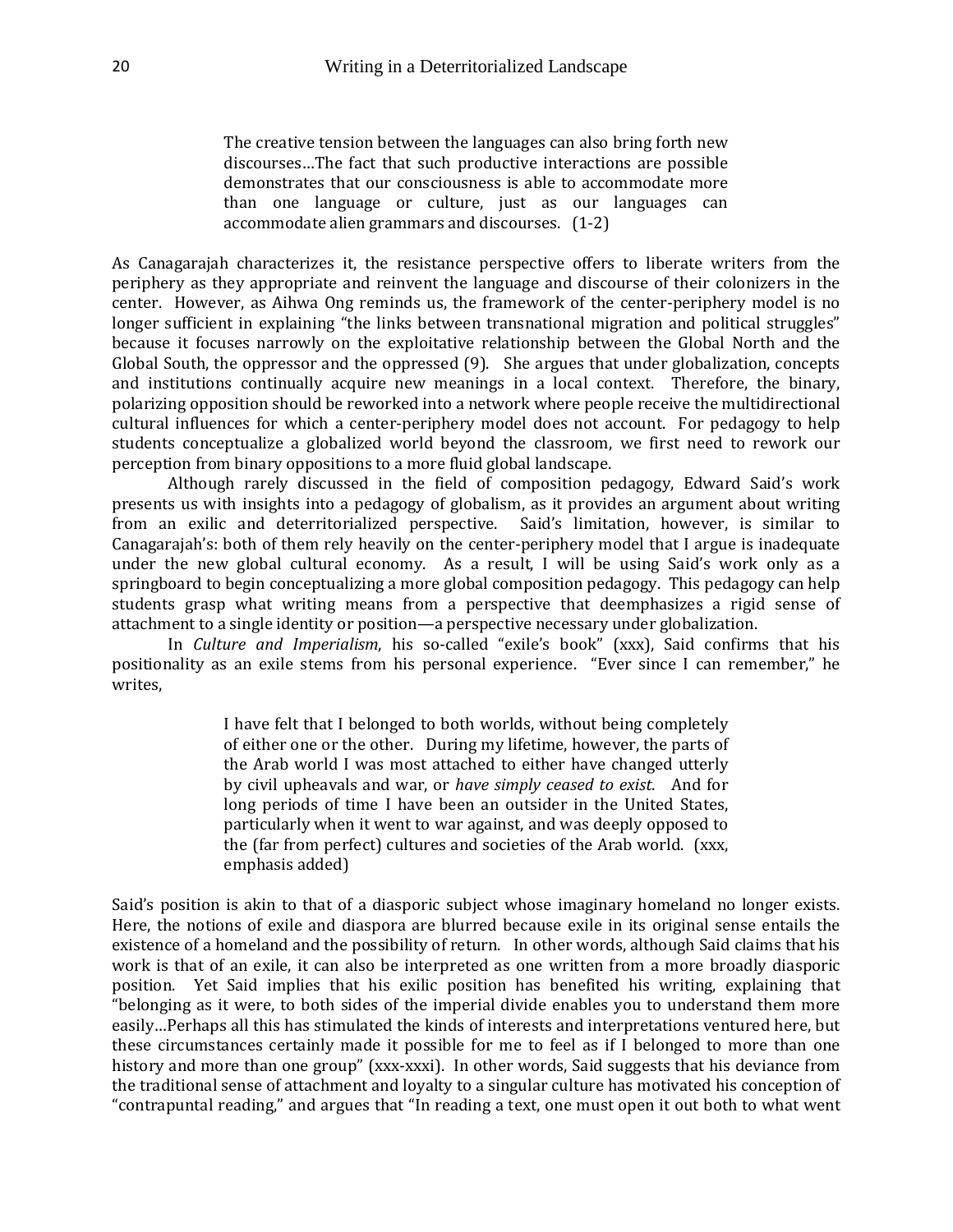into it and to what its author excluded. Each cultural work is a vision of a moment, and we must juxtapose that vision with the various revisions it later provoked" (78-79). Thus, to read contrapuntally is to discover opposing voices and the dialogic nature of the work while challenging the stability of the colonial power. Said positions himself as belonging to both the core and the periphery, and such positionality gives him a higher degree of sensitivity to Western literature's multiple voices, particularly those that are implicit.

Translating Said's way of thinking and perception into composition pedagogy would entail guiding students to search for the suppressed voices within the sanctioned dominant discourse by introducing them to the theoretical underpinnings of contrapuntal reading. This form of pedagogy can be used to help students develop awareness of the dialogic nature of writing; by looking at the history of production of the dominant discourse, students will begin to analyze why certain voices are omitted. Here, it is useful to bring in James Gee's concept of "Discourse" because the distinction he makes between primary and secondary Discourses helps conceptualize what a contrapuntally informed pedagogy informed would look like. Gee defines a Discourse in the following way:

> A Discourse is a socially accepted association among ways of using language and other symbolic expressions, of thinking, feeling, believing, valuing, and acting, as well as using various tools, technologies, or props that can be used to identify oneself as a member of a socially meaningful group or "social network," to signal (that one is playing) a socially meaningful "role," or to signal that one is filling a social niche in a distinctively recognizable fashion. (161)

According to this framework, Discourses are ideological and resistant to criticism because they can be scrutinized only by members outside of that particular discourse community. What Gee calls primary Discourses, then, refers to "those to which people are apprenticed early in life during their primary socialization as members of particular families within their sociocultural settings. Primary Discourses constitute our first social identity, and something of a base within which we acquire or resist later Discourses" (168). As we engage in different social settings outside of our first socialization, we begin to acquire the secondary Discourses we need to function in certain communities, particularly those that are sanctioned and privileged by an authority. Gee argues, "Good classroom instruction can and should lead to meta-knowledge, to seeing how the Discourses you have already got (not just the languages) relate to those you are attempting to acquire, and how the ones you are trying to acquire relate to self and society" (172). I argue that integrating Said's contrapuntal reading into composition pedagogy will help us achieve this goal, particularly when instructors attempt to initiate new students into the academic discourse community.

While acknowledging that academic discourse is embedded within the power grid diffused throughout the institution, we can begin by teaching students rhetorical strategies appropriate to reading journal articles, followed by assignments encouraging them to imitate what they are reading*.* By asking students to reflect critically on the difficulty they encounter when adopting academic discourse and uncover the reasons behind it, we draw their attention to the exclusion of certain voices and ideological positionality in the academe. No one would dispute that students' primary discourses are intimately tied to their cultural and socioeconomic backgrounds, or that most discourses used by racial minorities and among people of a lower socioeconomic status are largely excluded from the academic discourse. Therefore, students will begin to perceive the power imbalance embedded in socially constructed academic discourse when they are asked to examine whose voices have been erased and why. A pedagogy influenced by Said's work will encourage students to create meta-knowledge and exercise cognition not only of the dominant secondary discourse, but also of their primary discourses so that they will be able to understand what is erased when they adopt one that is secondary. To achieve this understanding, the composition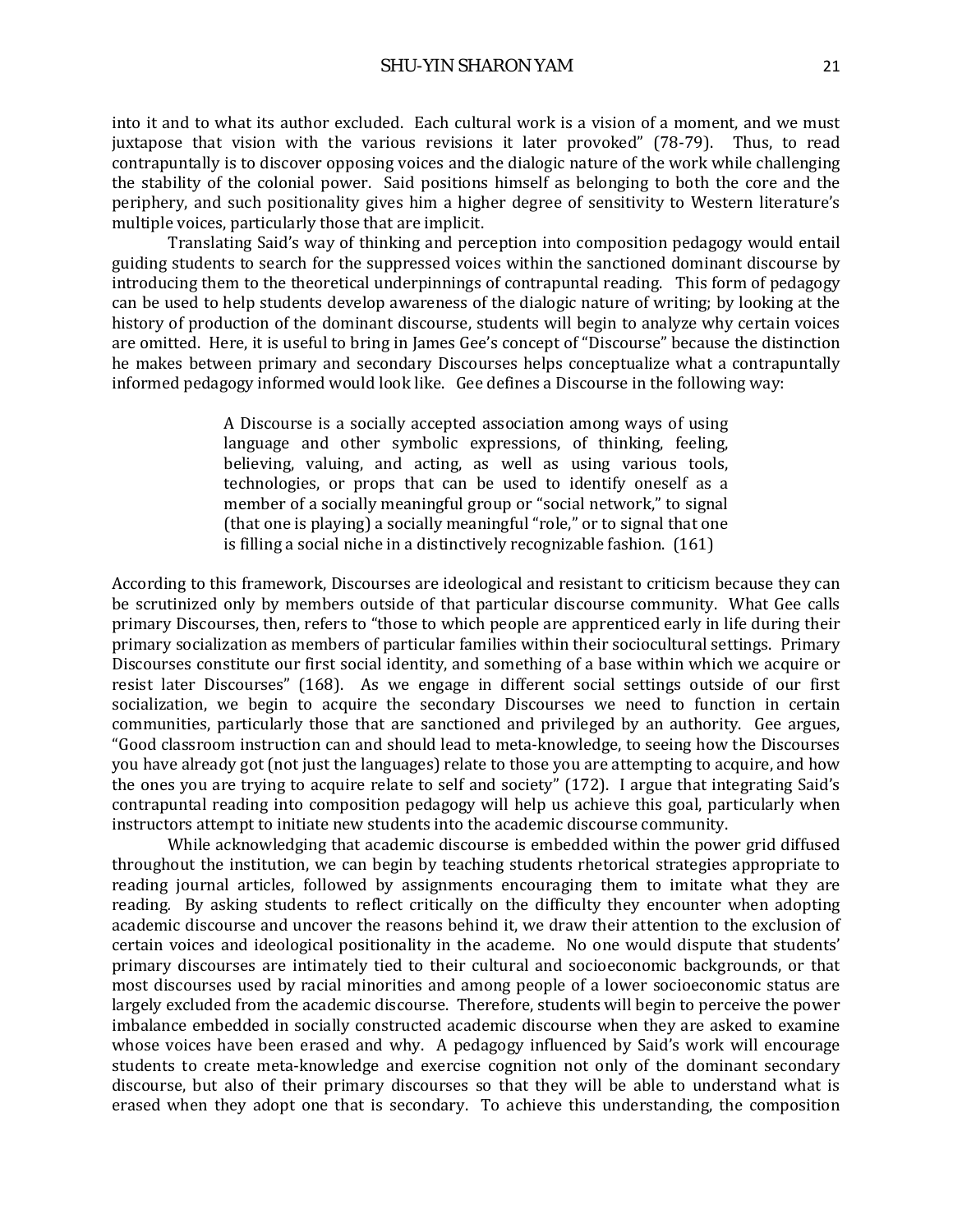classroom has to be a safe space within the academe that allows students to use their primary discourses assumed to differ from the one sanctioned by the institution, and doing so without adverse consequences. Contrapuntal reading in conjunction with an emphasis on the variety of discourses will also help students realize the multiple positions and identities they occupy, a positionality that coincides with a deterritorialized conception of culture and identification.

The limitation with Said's work in relation to the pedagogy of globalism is that it does not move far from the center-periphery model. While Said attempts to create an in-between space that facilitates cultural understanding and resistance, he is unable to conceptualize a fluid global landscape where cultures and ideas flow multidirectionally. Before moving beyond Said to consider how composition pedagogy can accommodate globalism, I will elaborate on Appadurai's conception of a new form of global culture transaction that accounts for key forces of cultural influence under globalization: diaspora, mass migration, and the fluid movements of capital and information. Appadurai argues that "The new global cultural economy has to be seen as a complex, overlapping, disjunctive order that cannot any longer be understood in terms of existing center-periphery models (even those that might account for multiple centers and peripheries)" (32). Instead, he proposes five terms that he argues can account for the complexity and fluidity of the new global cultural flows: "(a) ethnoscapes, (b) mediascapes, (c) technoscapes, (d) financescapes, (e) ideoscapes" (33). Appadurai characterizes such irregular landscapes as "deeply perspectival constructs, inflected by the historical, linguistic, and political situatedness of different sorts of actors…these landscapes are eventually navigated by agents who both experience and constitute larger formations, in part from their own sense of what these landscapes offer" (33). In other words, agents both construct and live within landscapes that wholly constitute their experiences and identities. In this sense, various groups are given the agency to maneuver the world they live in. Revising Benedict Anderson's notion of the imagined community, Appadurai argues that these global cultural landscapes and flows will create "imagined worlds…constituted by the historically situated imaginations of persons and groups spread around the globe" (33). Because the effects of globalization and the development of information technology are so far-reaching, almost no one is exempt from disorienting, deterritorialized experiences. Thus I am motivated to propose a pedagogy that will help students and instructors navigate these highly irregular cultural landscapes, while also communicating and interacting with each other ethically amidst an overwhelming wave of information and new positionality where the sense of attachment and loyalty is no longer singular.

Here, Appadurai's conception of postnation can help us conceive new forms of ethics and discourse under globalization while simultaneously challenging the conception of multiculturalism common to the university. Appadurai argues that postnation is formed through implosion: global events and large-scale interactions are transmitted to local communities through the ethnoscape, mediascape and technoscape, while global cultural and informational cascades interact with local feelings and trigger internal conflicts within these communities. One germane example is seen in the recent Arab Spring Revolutions that spread from one nation-state to the entire surrounding region. Thus Appadurai points out that "The violence that surrounds identity politics around the world today reflects the anxieties attendant on the search for nonterritorial principles of solidarity" (165). In other words, what constitutes such solidarity is not a rigid sense of belonging towards a specific group defined by language, race, nationality—or what Appadurai calls "natural facts"—but is a cultural product of deterritorialized imagination, in the sense that such a construction is facilitated by mass movements of people through immigration, diaspora, or exile, and by the force of electronic mediation. Since the language of traditional nationalism cannot account for this new sense of solidarity, Appadurai argues that the postnational movements often escalate into a violent discourse of counternationalism. He points out that "This vicious circle can only be escaped when a language is found to capture complex, nonterritorial, postnational forms of allegiance" (166). What this means to the composition classroom is that we can no longer be satisfied with teaching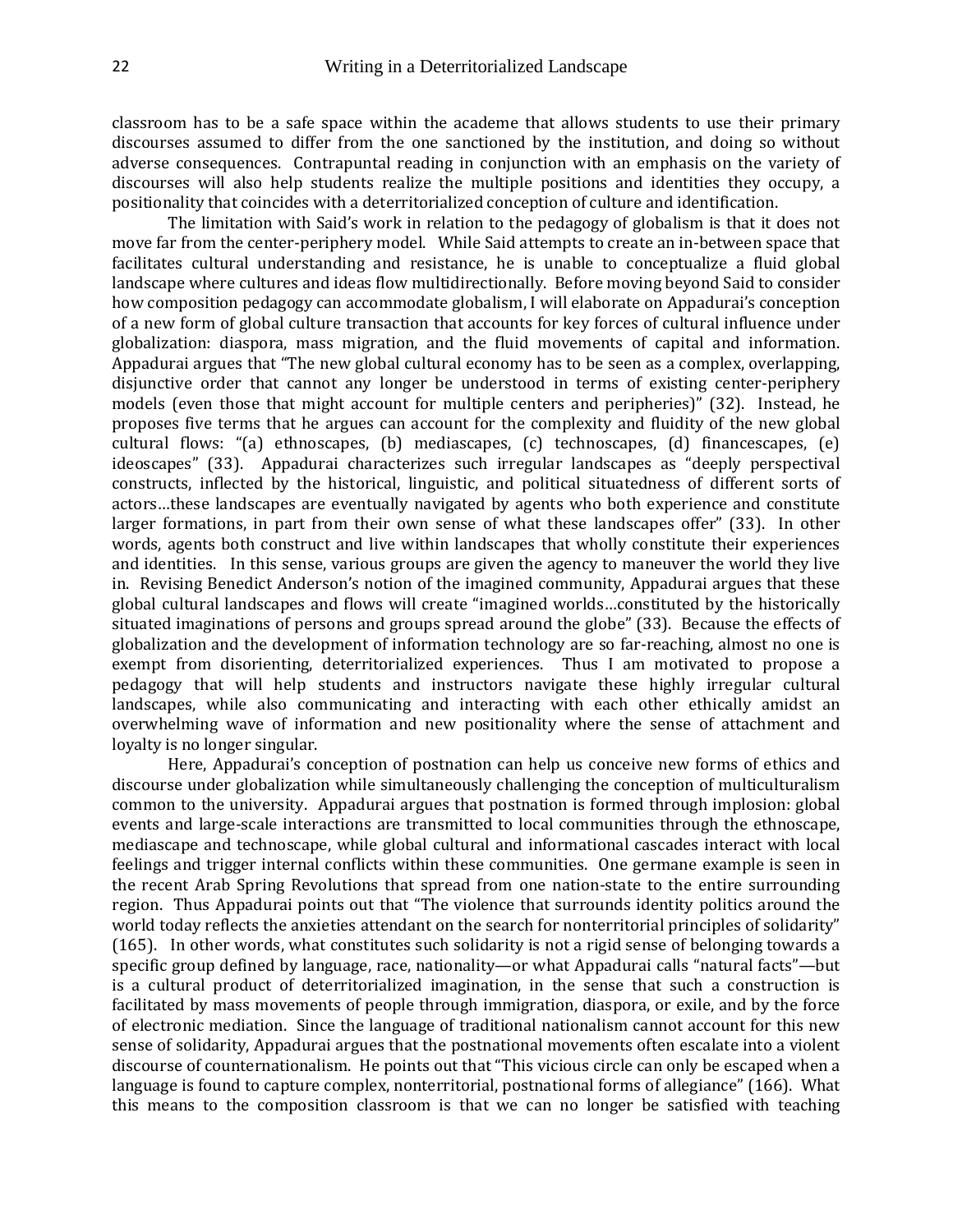students a superficial form of multiculturalism discourse that emphasizes tolerance of differences; instead, our pedagogy should be informed by the network of human movements that constitutes a significant part of globalization. The implication for writing, then, is that we can no longer address our audience as if it has only one uniform identity. In fact, we increasingly find ourselves writing from multiple positions at once because of the complexity of our identifications and senses of belonging. In this case, effective composition pedagogy should help our students conceptualize and practice means of communication and engagement that take into consideration the fluidity and irregularity of identities in a global cultural network. I will argue that, for this pedagogy to develop, we need to create a learning space that allows students to experience transnationality in relation to locality and neighborhoods.

The concept of transnation decentralizes nation-state, while valuing people's "special ideological link to a putative place of origin" even though it is "a thoroughly diasporic collectivity" (Appadurai 172). Nation-states thereby become a hub for nonterritorial transnations that connect to the plethora of global diasporas. I see the concept of transnation as significant to pedagogy as it suggests that an education curriculum that emphasizes a mosaic imagery of multiculturalism within a uniform national identity is no longer adequate in helping our students navigate the current cultural landscape. In fact, as Sheldon Pollock, Homi Bhabha, Carol Breckenridge, and Dipesh Charkrabarty point out, the current form of cultural pluralism "recognizes difference so long as the general category of the people is still fundamentally understood within a national frame" (582). In other words, for the pedagogy of globalism to accommodate diasporic diversity, we will need to reconceptualize cultural pluralism that transcends national boundaries. I am also discrediting the form of multiculturalism that over-emphasizes racial and cultural differences informed by essentialism. I find it helpful to conceptualize the meaning of "a society constructed around diasporic diversity" (Appadurai 173) by turning briefly to Stuart Hall's conception of a constructive form of multiculturalism:

> If each individual is ascribed to one of those ethnic segments, the term *multicultural* simply describes the many segments, whereas adjectivally *multicultural* describes a society that has been messed up or mongrelized by the variety of people who probably do tend to locate themselves more in one group than in another but who are not so formally fixed into groups. (qtd. in Drew 227)

What Hall and Appadurai are promoting is a cultural arrangement that recognizes multiple identifications that are not strictly categorized through essentialism or nationalism.

This idea challenges the connotation of classical rhetoric as a capacity for people to become citizens and engage in civic discourse because, as Jessica Enoch notes, "recent pedagogical history indicates that these terms [civic and citizenship] often refer to national investments" (172). In other words, rhetorical education under globalization must rethink what the public sphere entails and what it means for students to participate in public discourses. This new form of global public discourse can be seen as a product of intertwined and deterritorialized discourses that carry local values and interests; under this conception, nation-states and national belonging are decentered. Also, with the increased prominence of cyberspace and digital writing, the demarcation between private and public discourse begins to collapse: personal journal writing becomes public through blogging and letters are exposed to public eye by email. Rhetoric in the global arena of digital space cannot be seen as merely a discourse for public engagement because it has increasingly become a hybrid of both public and private exchanges. At the same time, we cannot neglect the locality and situatedness of discourses amidst the global cultural network because they form a facet of the global public discourse. Appadurai cogently links the concept of locality with neighborhood: "I use the term neighborhood to refer to the actually existing social forms in which locality, as a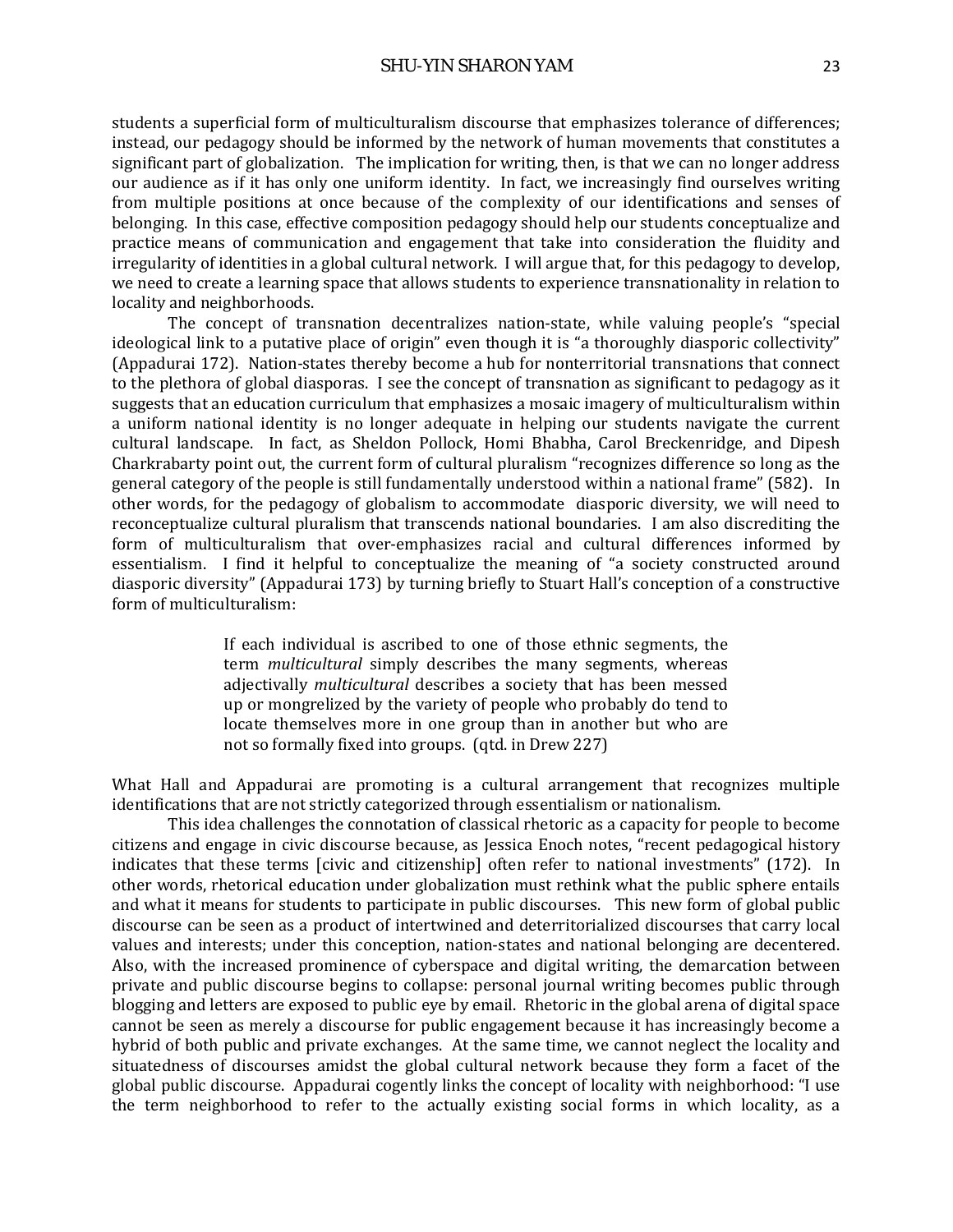dimension or value, is variably realized. Neighborhoods, in this usage, are situated communities characterized by their actuality, whether spatial or virtual, and their potential for social reproduction" (179). He further argues that neighborhoods are highly contextual, and they are produced by either opposing or aligning themselves with other neighborhoods. Although the constitution of neighborhoods can potentially lead to a loss or lack of global perspective, we cannot do away with them since they provide us the cultural contexts that make certain actions and discourses meaningful. However, if the transnations within a nation-state are to function simply as distinct neighborhoods, we would simply trace our steps back to the essentializing form of multiculturalism I have previously refuted. What we hope to see is a space where diasporic diversity is respected, as we see the establishment of relationships between neighborhoods not so much as a colonizing effort, but as a means to establish a common ground— a prerequisite for forms of deterritorialized solidarity. We may begin to conceptualize this space as what Giorgio Agamben calls the "coming community" where "humans co-belong without any prior or representable conditions of belonging" (85). Michael Hardt and Antonio Negri refer to this configuration as "life in common." They state, "The multitude is neither an identity, nor uniform (like the masses), the internal differences of the multitude must discover the common that allows them to communicate and act together. The common we share, is in fact, not so much discovered as produced" (228). The implication of the common for composition pedagogy is both a pragmatic and an ethical one: for us to teach students how to communicate in a deterritorialized space with people across neighborhoods, we will need to help produce a common context for mutual understanding. The production of a common ground does not ensure consensus, but it provides the possibility to eliminate hostility and indifference towards members of other cultural neighborhoods.

The opportunity to produce a common ground is constantly present under globalization because every time we communicate in the deterritorialized space we are attempting to establish mutual understanding. As Kwame Anthony Appiah argues,

> So I'm using the word "conversation" [across boundaries of identity] not only for literal talk but also as a metaphor for engagement with the experience and the ideas of others. And I stress the role of the imagination here because the encounters, properly conducted, are valuable in themselves. Conversation doesn't have to lead to consensus about anything, especially not values; it's enough that it helps people get used to one another. (85)

In the classroom, the role of conversation can be seen as a point of engagement for students to understand the existence of diasporic diversity and the multiplicity of identities within a nationstate without having to reach an agreement on what to think and how to feel about certain local values in specific transnations.

However, even though "getting used to each other" may eliminate hostility between and within neighborhoods when their boundaries are challenged under deterritorialization, it will not reveal what Kamela Visweswaran calls "cultures of the common" because it does not encourage active discovery and production of deterritorialized solidarities (14). To achieve this goal, we will need to first refute anti-foundationalism because it presupposes that nothing is universal and prevents us from establishing the common. While Visweswaran points to shared lived experiences across neighborhoods as the foundation of deterritorialized alliances, Appiah emphasizes the existence of universal values. He points out that although many values are local, there are certain universal values that are based on "many of the traits we humans share," including some cultural practices and moral concepts (96). He then argues that we will not be able to understand one another at all if we do not have a shared human nature. Based on the assumption that there *are*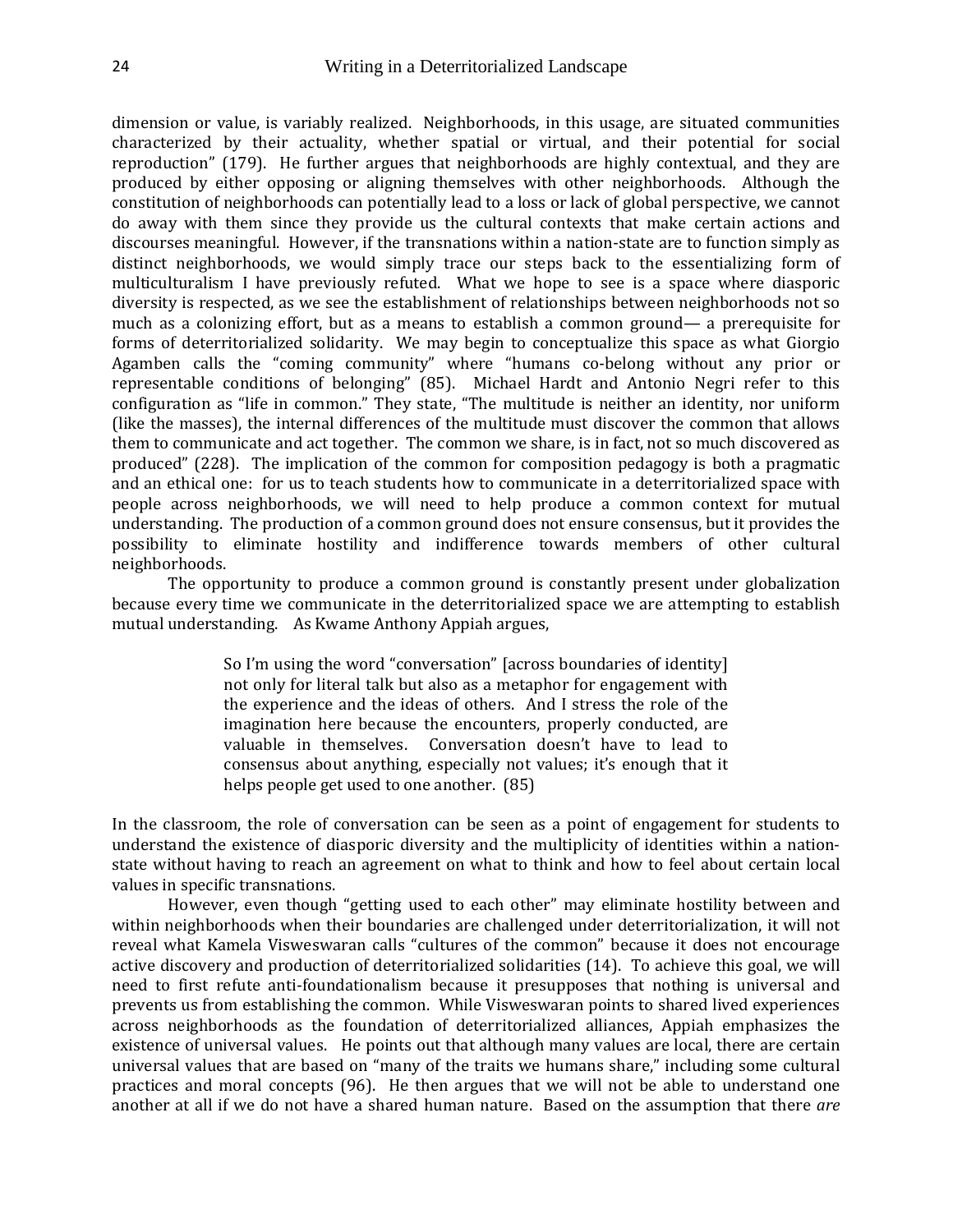universal values, Appiah proposes that we can see cosmopolitanism as the ethical framework in a globalized world: "[Cosmopolitanism] begins with the simple idea that in the human community, as in national communities, we need to develop habits of coexistence: conversation in its older meaning, of living together, association" (xix). Since there are many versions of cosmopolitanism and not all of them are relevant to the pursuit of an ethical blueprint for the pedagogy of globalism, I draw on what David Hansen coins as "cosmopolitanism from the ground up." "Rooted in everyday life" such cosmopolitanism

> spotlights the familiar fact that human beings can create not just ways to tolerate differences between them but also ways to learn from one another, however modest the resulting changes in their outlooks may be. It is a cosmopolitanism that does not take sides dogmatically and yet that does not stand apart from conflict, misunderstanding, and challenge. (4)

Hansen's model posits a modest view of the possibility of creating solidarities based on mutual understanding. In fact, this view may be what we need in the classroom, a simple yet theoretically refined concept that provides an ethical framework for the pedagogy of globalism. The ethical underpinning of the pedagogy of globalism stems neither from cultural relativism nor multiculturalism within a national framework; rather, it emphasizes commonality and the possibility of creating deterritorialized solidarities. At the same time, it acknowledges the local nature of certain values and does not seek complete agreement.

Although we may now have a general framework of the global cultural flow and an ethical framework of engagement under globalization, we have yet to explore their implications for pedagogical approaches. Appadurai's characterization of globalization celebrates the diasporic diversity and the fluidity of cultural transmission due to the deterritorialized movement of people, capital, ideas, and technology. Whether they are aware of this phenomenon or not, students constantly experience such irregularity of the global cultural landscapes around them as they encounter familiar but potentially othering cultural artifacts. Even the students who have never been displaced from their primary cultural and national identifications experience a new sense of displacement and disorientation because of factors such as their extensive use of the internet and the increased number of immigrants they encounter. Thus it is crucial for students to develop the skills needed to navigate the fluid global cultural landscape and to exercise their agency by effectively and ethically communicating their ideas in such arrangements. A composition class based on the pedagogy of globalism will first draw largely from students' engagement with the Internet as a global instrument for the dissemination of information and ideas beyond national and cultural boundaries. Then the class will gradually move into the other force that constitutes the irregularity and fluidity of the current deterritorialized cultural landscape—mass human migration. To this end, the classroom can no longer be a closed space where students interact with each other and the instructor as if they all belong to the same and only discourse community. What I propose here is to make the composition classroom an open space where students interact with those who are not members of their familiar cultural neighborhoods.

Since the primary Discourses, borrowing from Gee, of many students involve the Internet and other forms of information technology, students may not always be aware of the force of electronic mediation in deterritorializing different cultural values and practices, which in turn affects self-identification. The development of cyberspace and electronic technologies has created a heightened sense of time-space compression, which Doreen Massey refers to as "movement and communication across space, to the geographical stretching-out of social relations, and to our experience of all this" (147). In other words, web-users experience the seeming shrinkage of space and the expansion of time. They then encounter others who dwell in materially different spaces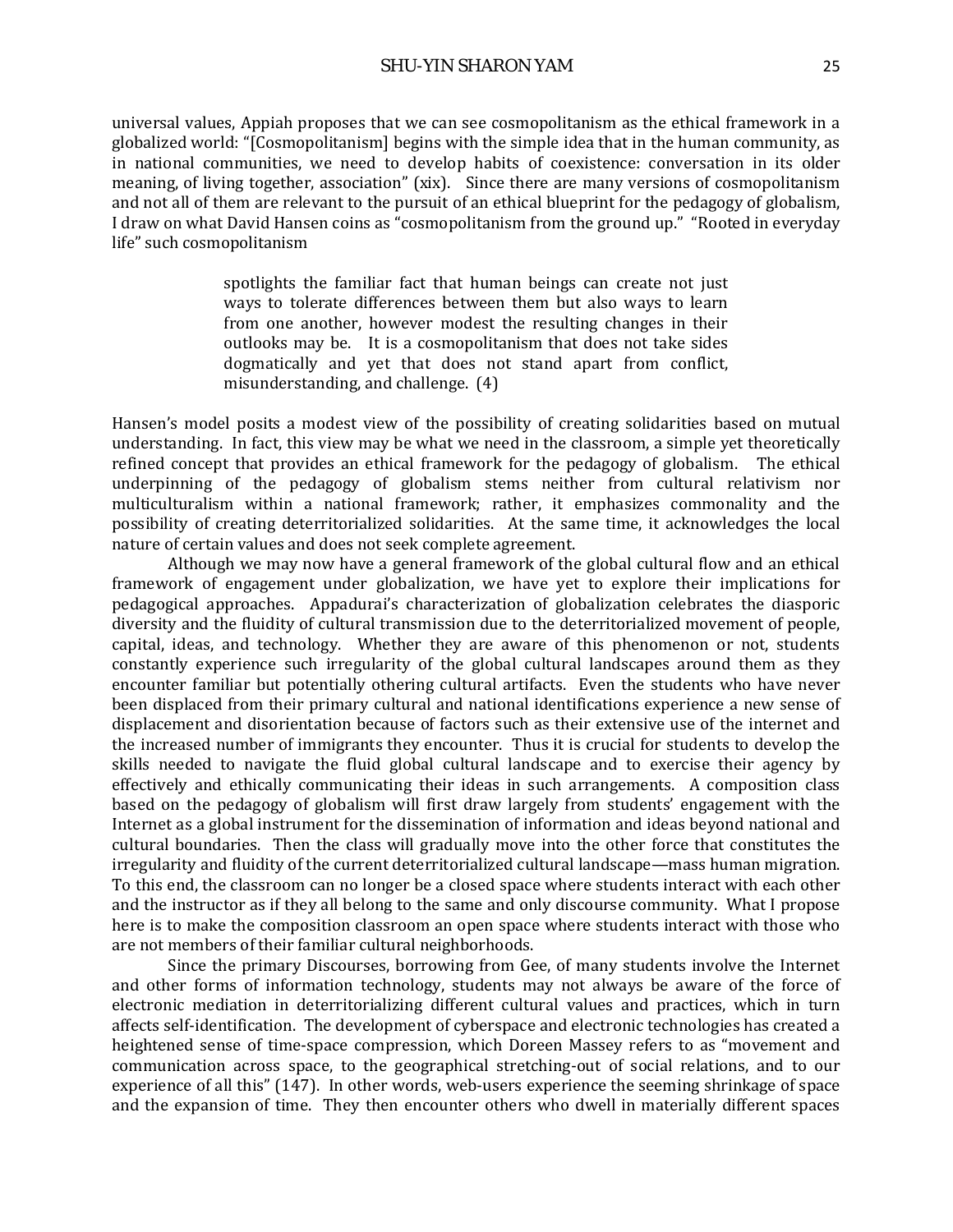whenever they simultaneously gather and interact in the digital space. Consequently, the genre of writing should move beyond traditional academic essays to forms of writing on the Internet that address audiences who belong to different imagined worlds. These forms can include activities such as responding to culturally unfamiliar YouTube videos or writing a Wikipedia article while observing the guidelines for doing so. Before we ask students to complete these assignments, we should introduce them to the concept of rhetorical situations, particularly the importance of writing to a specific context and audience. Through such assignments, students may rethink what it means to engage in rhetorical production and exchange in a global public sphere that does not necessarily allow writers to conceptualize the positionality of their audiences. However, certain rhetorical conventions remain in the deterritorialized digital space. For example, inappropriate responses on a YouTube video can be flagged by other users and be permanently removed, and Wikipedia articles not backed by verifiable references can be edited by others. In this sense, to be able to communicate in this globally shared space, an understanding of the implicit rules and established conventions of writing becomes extremely important. These assignments not only help students conceptualize what appropriate means of communication are in a deterritorialized space, but also help them develop a more acute sense of awareness about the differing conventions in specific contexts. Such an awareness is a transferable skill that can be employed in different social as well as academic settings.

After introducing students to the intersection between rhetorical knowledge and a deterritorialized digital space, the class can move beyond the university into areas where the notions of transnation and ethnoscape are physically manifest, for example, in areas where most immigrants reside. This activity pushes beyond the imaginary encounter with unfamiliar ideas and concepts that Appiah proposes in his discussion of conversation. Students who visit these neighborhoods and shadow the daily lives of community members in small groups will physically inhabit an unfamiliar local space with values and practices different from their own. The act of shadowing a neighborhood member differs from service learning in the sense that shadowing ensures a balanced power relation between the two parties because students assume the position of learners without a sense of condescension. Volunteerism, on the other hand, can become merely "an exercise in observing otherness and at worst a missionary expedition" (Forbes et al. 158). Students experience how members of the neighborhood navigate the landscapes of their habitus and how the geography of the area in turn influences their interactions and ways of living. This method encourages them to write from within the community rather than about it. As Aaron Schutz and Anne Ruggles Gere suggest, writing *with* the neighborhood members without writing *for*  them promotes a sense of engagement and solidarity among people who collaborate "as relative equals in a common project of social change" (146).

Doing so is ethically significant because, as Lynn Worsham argues, "the discourse of emotion is our primary education (primary in the sense of both earliest and foundational)…work of decolonization must occur at the affective level, not only to reconstitute the emotional life of the individual but also and more importantly, to restructure the feeling or mood that characterizes an age" (216). The composition classroom can become the intellectually and physically uncomfortable space Worsham describes—one where students experience the affects of displacement, such as fear, alienation, acceptance, or even liberation. This experience will initially help them develop a mutual understanding with those who have felt a more severe degree of displacement, and may facilitate the formation of what Leela Gandhi calls "affective communities" (8): a new form of alliance and solidarity made possible by transcending cultural, geographical, and national boundaries. Such a focus on deterritorialized solidarities also prompts students to think not in terms of differences but in the commonalities they share with members of other neighborhoods. The role of the instructor in this pedagogy is to help students mediate their affective responses by guiding them through the thinking and writing process while they try to communicate to others the emotions evoked in attempting to understand discourses that are not accommodated by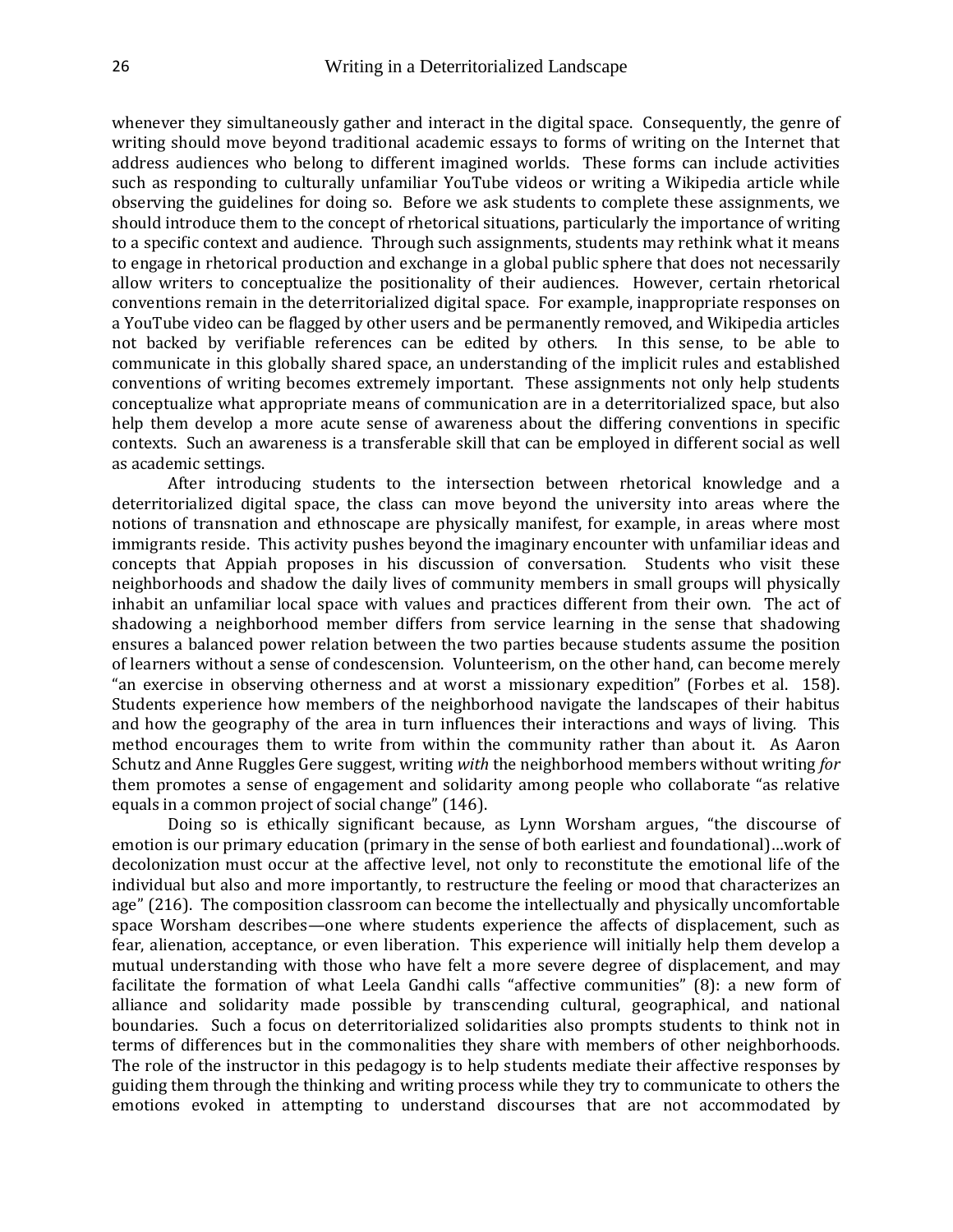institutionally accepted logic and meaning. When students inhabit the space where "outlaw discourses" are used (Ono and Sloop 5), they can embark on the first step of social change as they begin to think about how the logic of dominant discourses can be transcended to encompass outlying cultural logics and social experiences.

Wendy Hesford succinctly points out the motivation behind the pedagogy of globalism:

Turning toward the global means supporting scholarly and pedagogical work that challenges the dialectic of recognition (namely the binary frames of subject/object, self/other, and Western/non-Western) and disciplinary homeland nostalgia that have long dominated the field. The project also involves recognizing historical and cultural intertextuality. (797)

And, while my main focus with the pedagogy of globalism is its function in preparing students to communicate and interact effectively and ethically in a globalized world beyond the university, I argue that such pedagogy is also immensely helpful in developing the skills students need to succeed. Indeed, in "Framework for Success in Postsecondary Writing," certain habits of mind stated by the Council of Writing Program Administrators can be cultivated by the pedagogy of globalism:

> Curiosity—the desire to know more about the world; Openness—the willingness to consider new ways of being and thinking in the world; Engagement—a sense of investment and involvement in learning; flexibility—the ability to adapt to situations, expectations, or demands; and metacognition—the ability to reflect on one's own thinking as well as on the individual and cultural processes used to structure knowledge.

The pedagogy of globalism also helps students develop the rhetorical awareness, knowledge of specific conventions, and ability to communicate digitally that the Council of Writing Program<br>Administrators endorses as central to student success. The congruence of the pedagogy of Administrators endorses as central to student success. globalism and the "Framework for Success in Postsecondary Writing" suggests that success is now intimately tied to the ability to communicate and coexist ethically with others within the mesh of the global cultural landscape. The question that remains for us is how this vision can be implemented in classrooms beyond the first-year level to ensure students' abilities to act as ethical agents in a globalized world.

*University of Wisconsin-Madison*

## **Works Cited**

Agamben, Giorgio. *The Coming Community*. Minneapolis: U of Minnesota P, 1993. Print.

Appiah, Kwame Anthony. *Cosmopolitanism: Ethics in a World of Strangers.* New York: Norton, 2006. Print.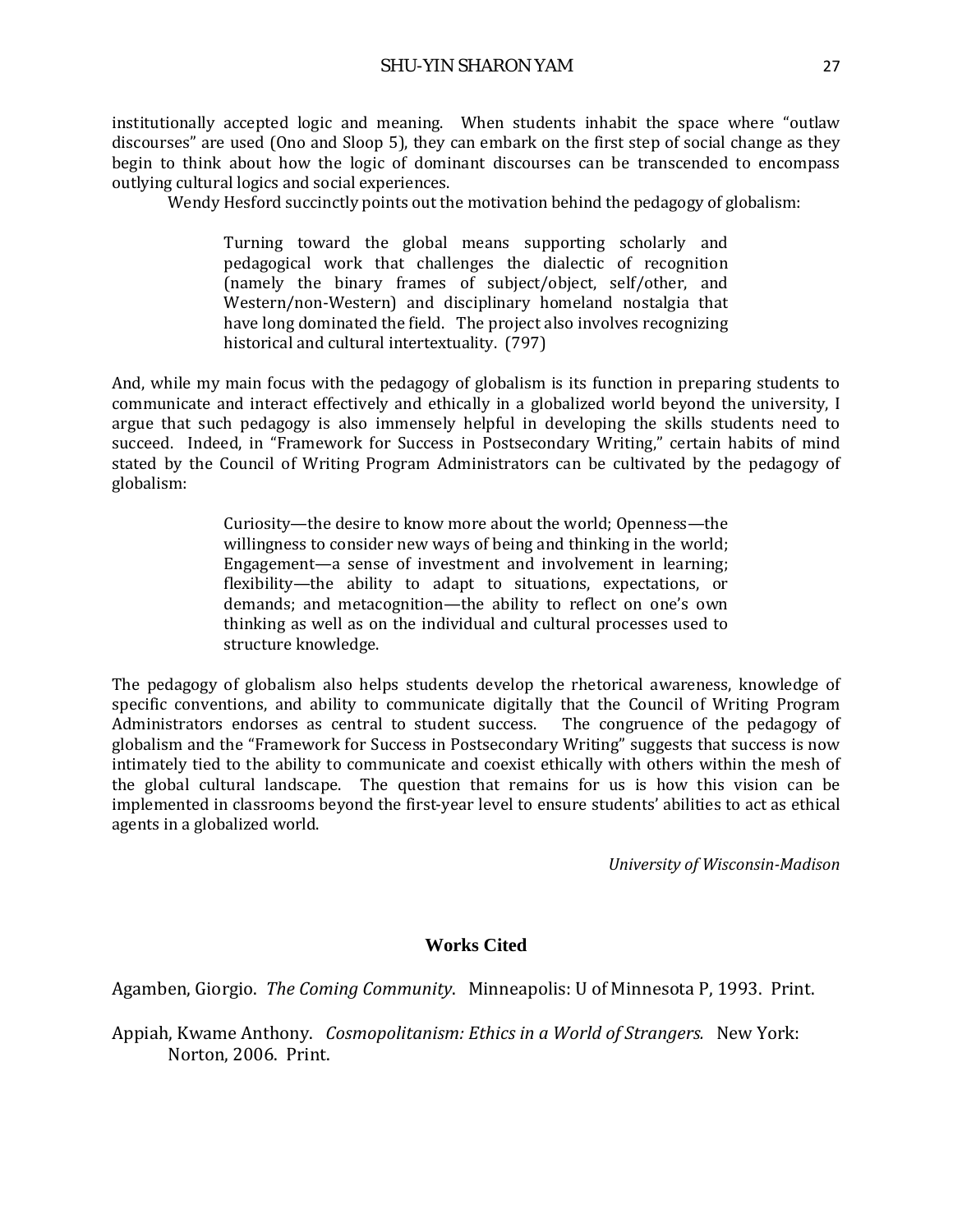- Canagarajah, Suresh A. *Resisting Linguistic Imperialism in English Teaching.* New York: Oxford UP, 1999. Print.
- Council of Writing Program Administrators, National Council of Teachers of English, and National Writing Project. "Framework for Success in Postsecondary Writing." 2011. *Council of Writing Program Administrators.* Web. 10 Apr. 2011.
- Drew, Julie. "Cultural Composition: Stuart Hall on Ethnicity and the Discursive Turn." *Race, Rhetoric, and the Postcolonial.* Albany: State U of New York P, 1999. 205-39. Print.
- Enoch, Jessica. "Composing a Rhetorical Education for the Twenty-first Century: TakingITGlobal as Pedagogical Heuristic." *Rhetoric Review* 29.2 (2009): 165-85. Print.
- Forbes, Kathryn, et al. "Punishing Pedagogy: The Failings of Forced Volunteerism." *Women's Studies Quarterly* 27.3 (1999): 158-68. Print.
- Gee, James Paul. *Social Linguistics and Literacies: Ideology in Discourses*. New York: Routledge, 1996. Print.
- Gandhi, Leela. *Affective Communities: Anticolonial Thought, Fin-de-siécle Radicalism, and the Politics of Friendship*. Durham, NC: Duke UP, 2006. Print.
- Hansen, David. "Cosmopolitanism and Education: A View from the Ground." *Teacher College Record* 112.1 (2010): 1-30. Print.
- Hardt, Michael, and Antonio Negri. *Multitude: War and Democracy in the Age of Empire*. New York: Penguin, 2004. Print.
- Hesford, Wendy S. "Global Turns and Cautious in Rhetoric and Composition Studies." *Modern Language Association of America* 121.3 (2006): 787-801. Print.
- Massey, Doreen. *Space, Place and Gender.* Minneapolis: U of Minnesota P, 1994. Print.
- Ong, Aihwa. *Flexible Citizenship: The Cultural Logics of Transnationality.* Durham: Duke UP, 1999. Print.
- Ono, Kent and John Sloop. *Shifting Borders: Rhetoric, Immigration, and California's Proposition 187*. Philadelphia: Temple UP, 2002. Print.
- Pollock, Sheldon, Homi Bhabha, Carol Breckenridge, and Dipesh Chakrabarty. "Cosmopolitanisms." *Public Culture* 12.3 (2000): 577-89. Print.
- Said, Edward. *Culture and Imperialism*. London: Vintage Books, 1994. Print.
- Schutz, Aaron, and Anne Ruggles Gere. "Service Learning and English Studies: Rethinking 'Public' Service." *College English* 60.2 (1998): 129-49. Print.